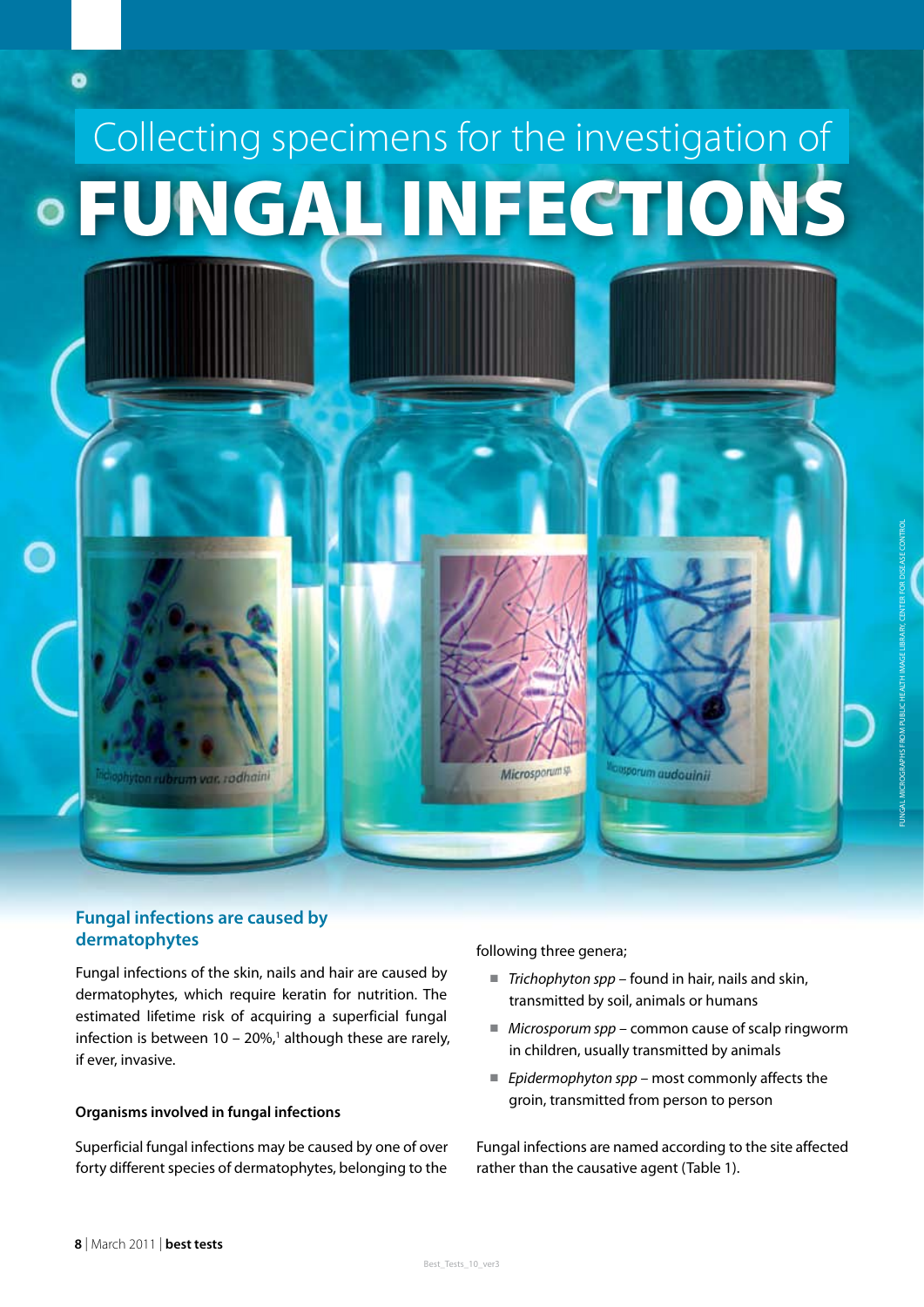# **Investigating fungal infections**

Diagnosis of a fungal infection is often made by clinical appearance alone, but sometimes laboratory examination of skin scrapings, hair or nail cuttings can help when the diagnosis is uncertain.

#### **When do fungal specimens need to be collected?**

Minor localised infections can be treated topically without the need for fungal testing.

Specimens should be sent to confirm disease when the infection is chronic, severe or when considering systemic therapy. Laboratory fungal testing is also justifiable in the following circumstances:3

- To confirm fungal infection before starting on oral treatment, e.g. if the patient has been treating the lesion with topical steroids or a fungal infection involving the hair, palms of the hands or soles of the feet
- To determine the species of fungus to allow targeted oral treatment
- On epidemiological grounds, e.g. people in contact with an animal in cases of animal ringworm

#### **Table 1:** Classifications of superficial fungal infections.2

| <b>Classification</b>                            | <b>Affected site</b>                                            | <b>Notes</b>                                                                                                                                                                                |
|--------------------------------------------------|-----------------------------------------------------------------|---------------------------------------------------------------------------------------------------------------------------------------------------------------------------------------------|
| <b>Tinea pedis</b><br>"athelete's foot"          | Feet                                                            | The most common fungal infection. Initial infection<br>can be dry and scaly, however secondary bacterial<br>infection and accumulation of soggy debris can<br>commonly occur.               |
| <b>Tinea capitis</b>                             | Scalp                                                           | More common in children.<br>Infected hair can break leaving a bald area.                                                                                                                    |
| Tinea barbae                                     | Beard                                                           | Common among men that work with animals,<br>e.g. agricultural workers, due to animal to human<br>transmission. May be accompanied by bacterial<br>folliculitis, secondary to ingrown hairs. |
| <b>Tinea corporis</b><br>"ring worm"             | Skin other than bearded<br>area, scalp, groin, hands or<br>feet | Tends to present as irregular expanding rings with a<br>raised border.                                                                                                                      |
| <b>Tinea cruris</b><br>"jock itch"               | Groin, perineum and<br>perianal areas                           | Lesions may be on the inner thighs, pubic, inguinal<br>region or scrotum. Yeast infections (usually Candida<br>albicans) are also commonly found in these areas.                            |
| Tinea manuum<br>Tinea pedis -<br>"moccasin-type" | Hands<br>Soles of feet                                          | Can be asymptomatic and is characterised by dryness<br>and increased skin markings. Often only one hand or<br>one foot is affected.                                                         |
| Tinea unguium                                    | <b>Nails</b>                                                    | Also known as onychomycosis. Most fungal nail<br>infections are caused by spreading of Tinea pedis.<br>Toenails are much more commonly affected than<br>fingernails.                        |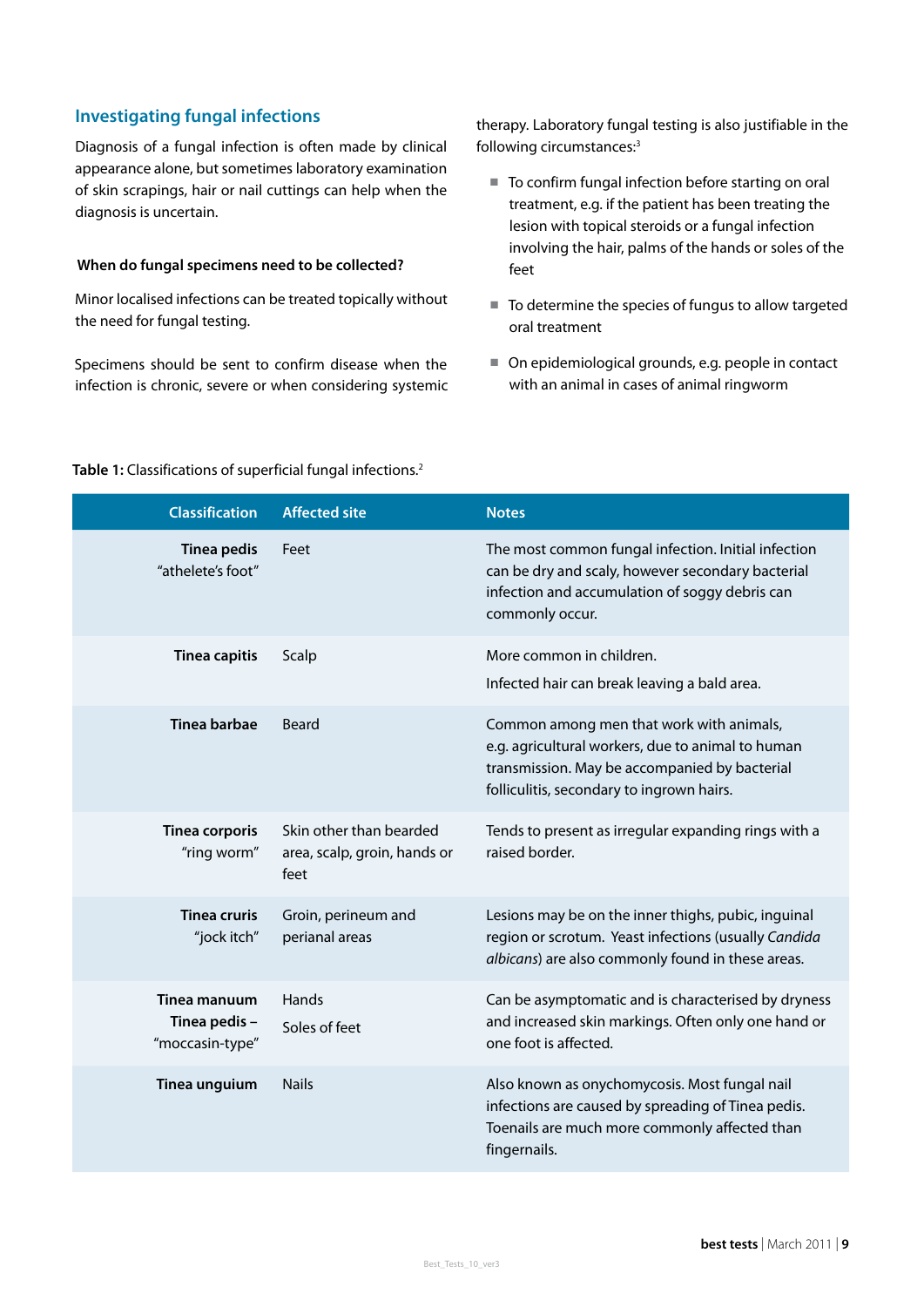#### **How to collect a suitable specimens**

In most cases, collection of fungal specimens is performed at the laboratory. If this is not possible, or if the clinician wishes to collect the sample themselves, the following guidance may be helpful.

- Ensure that the patient has not used anti-fungal medications for the previous three days.
- If collection of the specimen is proving difficult, then consider asking the patient to do it themselves, under supervision. Patients are often more aggressive at getting a good sample than a collector who is trying to be gentle.

#### **Skin scrapings**

To optimise skin scraping specimens:

- Prepare the skin for scrapings remove any traces of skin products or medications with an alcohol wipe
- Scrape the skin using a scalpel (held at a blunt angle)
- Choose the best area to scrape if multiple lesions are present choose the most recent for scrapings as old loose scale is often not satisfactory. Ensure that the leading edge of a rash is sampled (this is where fungal growth is most likely to be active).

■ The skin scrapings should then be gently removed from the skin surface and placed into a laboratory specimen container

Quantity is crucial – the greater the amount of specimen, the better the result. If it is difficult to get sufficient scrapings it may help to ask the patient to stop applying creams and to avoid scrubbing the affected area for a few days and then try again.

#### **Nail cuttings/scrapings**

To optimise nail cuttings/scraping specimens:

- Clean the nail with an alcohol wipe
- Use the blunt end of a lancet or other instrument and firmly scrape under the nail plate until the crumbling white degenerating portion is reached
- Collect any white keratin debris beneath the nail directly into the specimen container
- Nail clippings should also be collected

Again, quantity is crucial – the greater the amount of specimen, the better the result.



#### **Figure 1:** Recommended sites for nail specimens (adapted from Denning et al, 1995).<sup>3</sup>

N.B. proximal white onychomycosis is rare and only seen in immunocompromised patients. Full clinical review would be indicated for a person presenting with these symptoms.